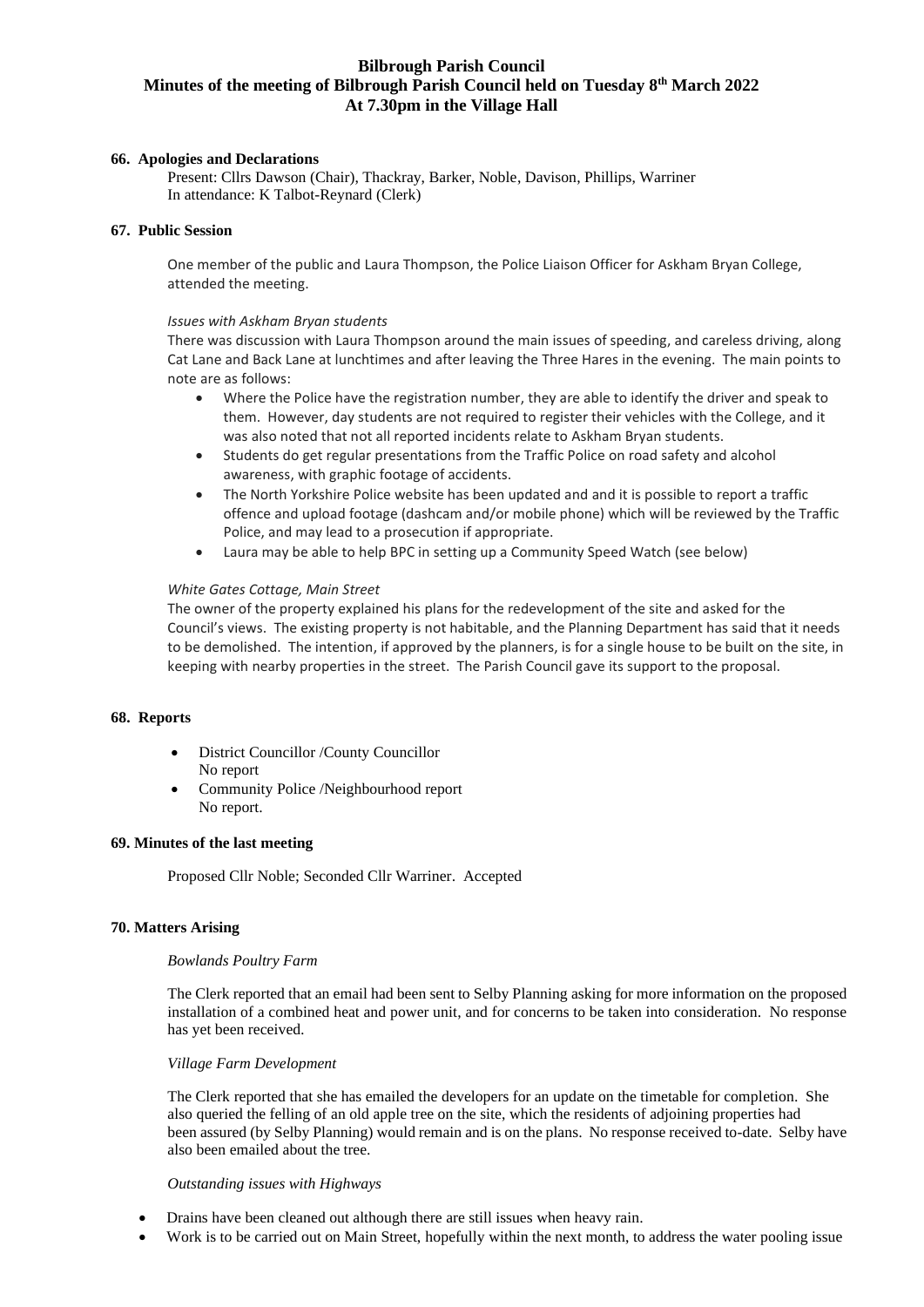• Openreach have been contacted about the branches hanging on the telephone wires in the playing field.

## *Play equipment*

Cllr Davison has got replacement parts from the supplier, for items mentioned in the RoSPA report.

*Mowing and verge cutting services for 2022*

The Clerk reported that she was still waiting for a quote from the current supplier.

## **71. Representative Reports:**

- Village Hall (Cllr Noble) Cllr Noble reported that the Village Hall Committee is obtaining quotes for a new kitchen, and may also buy a big screen TV, to show big sporting events for example.
- Playing Field (Cllr Thackray) Nothing to report that is not mentioned elsewhere.

### **72. For Discussion:**

## • *20 is Plenty/ Road Safety*

- ➢ Please see above for discussion with the Police Liaison Officer regarding students.
- $\triangleright$  Before a Community Speed Watch can be actioned, the police gather data using an automatic speed data logging device. Bilbrough is on the list for this but it can take some time to be actioned. **Action:** Cllr Phillips to follow up with the police.
- $\triangleright$  As mentioned above, residents can upload dashcam and mobile phone footage of speeding and careless driving direct onto the North Yorkshire Police Department's website. Where no footage is available, please continue to report incidents, which potentially involve students, to the Clerk, and these will be passed on to the College. Registration numbers are required, otherwise it is difficult for any action to be taken.
- *Queen's Platinum Jubilee Celebrations*

As previously reported the national celebrations are to be held over a four-day period from Thursday 2<sup>nd</sup> to Sunday 5<sup>th</sup> June.

A beacon will be lit at 9.45pm on Thursday 2nd June on Ingrish Hill.

A Jubilee picnic lunch and activities are planned for Sunday  $5<sup>th</sup>$  June on the playing field. Residents will be invited to bring their own picnics and chairs. A group will meet w/c  $14<sup>th</sup>$  March to start planning the event, with representatives from the Parish Council, Village Hall Committee and any other interested parties. Ideas are welcome.

• *Dog fouling*

The issue of dog fouling around the village, but particularly in Piggy Lane, has been reported again. The Council recognises that the vast majority of dog owners are responsible and clean up after their pet, but requests that all residents help make the village a clean and safe environment. There is a fine of up to £1,000 from Selby DC where there is evidence of dog fouling.

• *Redhill Field Lane*

A resident has reported that the hedge and overhanging brambles on the left of Redhill Field Lane, when approaching the village from the A64, are making it difficult both for passing vehicles and for walkers to get off the road.

**Action:** Clerk to send an email to the landowner requesting that the hedge is trimmed back.

• *Parish Council Elections*

Parish Council elections take place every four years. The next election has been brough forward a year from 2023 to 2022 to fit in with the elections taking place for the new unitary council in North Yorkshire. There are seven councillors on Bilbrough Parish Council. If more than seven nominations are received, there will be an election on Thursday  $5<sup>th</sup>$  May 2022. There are criteria that candidates are required to satisfy, for example, they must have lived within three miles of the Parish area for the whole twelve months preceding the date of nomination. If anyone is interested in becoming a Parish Councillor, please contact the Clerk or the Chairman.

# **73. Information sharing:**

Nothing that is not mentioned elsewhere.